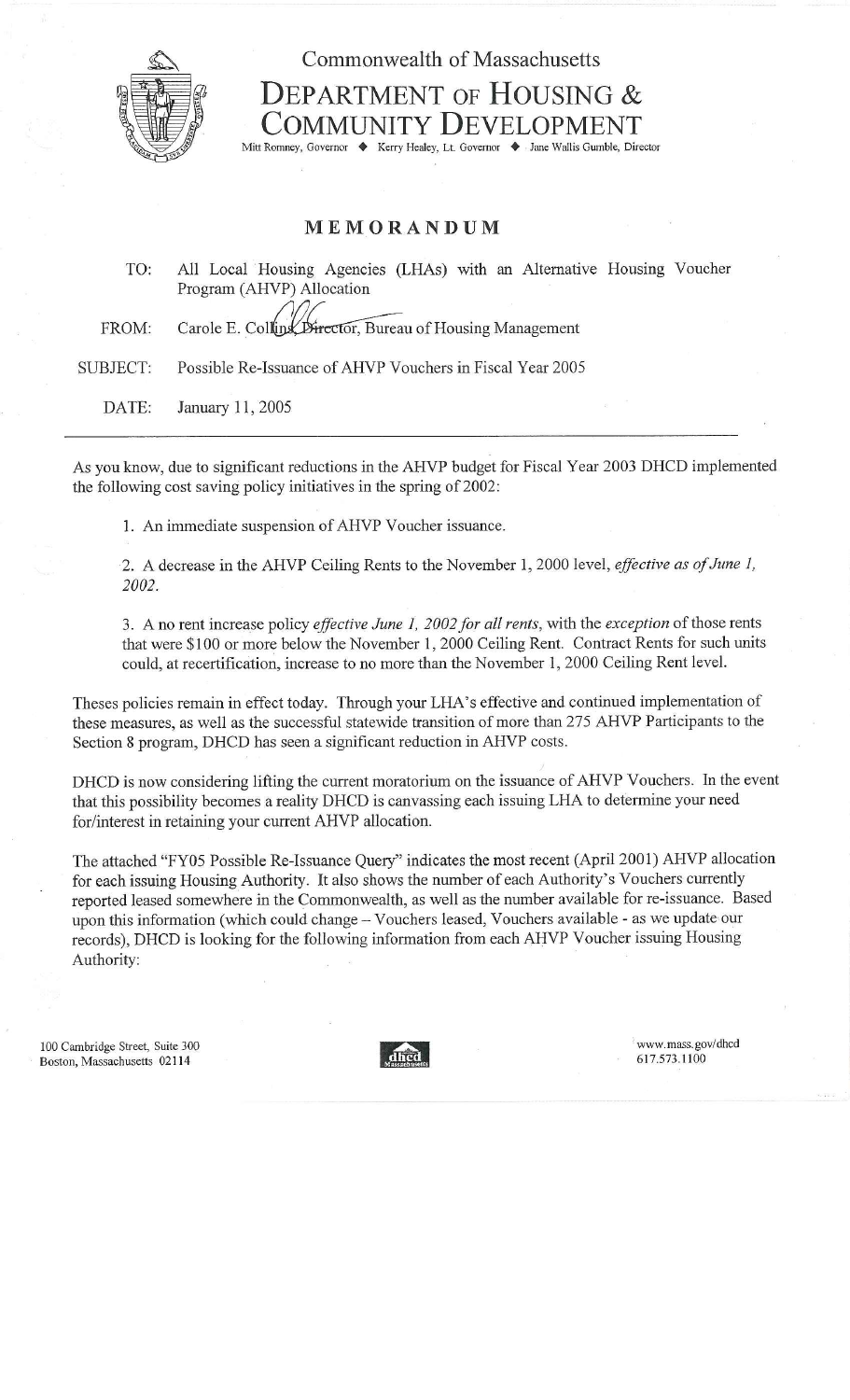Name of LHA:

|     | There is no guarantee that we will be able to lift the current freeze on Voucher issuance and/or do so                                                                                                                                                                                                                                                                                                                                                                                                                                                                                                                                                                                                                                                                                                                                                                                                                                                                                                 |
|-----|--------------------------------------------------------------------------------------------------------------------------------------------------------------------------------------------------------------------------------------------------------------------------------------------------------------------------------------------------------------------------------------------------------------------------------------------------------------------------------------------------------------------------------------------------------------------------------------------------------------------------------------------------------------------------------------------------------------------------------------------------------------------------------------------------------------------------------------------------------------------------------------------------------------------------------------------------------------------------------------------------------|
| Yes | No                                                                                                                                                                                                                                                                                                                                                                                                                                                                                                                                                                                                                                                                                                                                                                                                                                                                                                                                                                                                     |
|     |                                                                                                                                                                                                                                                                                                                                                                                                                                                                                                                                                                                                                                                                                                                                                                                                                                                                                                                                                                                                        |
| Yes | No                                                                                                                                                                                                                                                                                                                                                                                                                                                                                                                                                                                                                                                                                                                                                                                                                                                                                                                                                                                                     |
|     |                                                                                                                                                                                                                                                                                                                                                                                                                                                                                                                                                                                                                                                                                                                                                                                                                                                                                                                                                                                                        |
| Yes | N <sub>0</sub>                                                                                                                                                                                                                                                                                                                                                                                                                                                                                                                                                                                                                                                                                                                                                                                                                                                                                                                                                                                         |
|     |                                                                                                                                                                                                                                                                                                                                                                                                                                                                                                                                                                                                                                                                                                                                                                                                                                                                                                                                                                                                        |
| Yes | N <sub>o</sub>                                                                                                                                                                                                                                                                                                                                                                                                                                                                                                                                                                                                                                                                                                                                                                                                                                                                                                                                                                                         |
|     |                                                                                                                                                                                                                                                                                                                                                                                                                                                                                                                                                                                                                                                                                                                                                                                                                                                                                                                                                                                                        |
|     | 5. If so, what number of AHVP Vouchers does your LHA need/is your LHA interested in for its possible                                                                                                                                                                                                                                                                                                                                                                                                                                                                                                                                                                                                                                                                                                                                                                                                                                                                                                   |
|     |                                                                                                                                                                                                                                                                                                                                                                                                                                                                                                                                                                                                                                                                                                                                                                                                                                                                                                                                                                                                        |
|     | Please be advised that the following information is only for possible DHCD planning purposes.<br>Comments:<br>$\begin{array}{c} \begin{array}{c} \mathcal{U} \\ \mathcal{U} \end{array} & \begin{array}{c} \mathcal{U} \\ \mathcal{U} \end{array} & \begin{array}{c} \mathcal{U} \\ \mathcal{U} \end{array} & \begin{array}{c} \mathcal{U} \\ \mathcal{U} \end{array} & \begin{array}{c} \mathcal{U} \\ \mathcal{U} \end{array} & \begin{array}{c} \mathcal{U} \\ \mathcal{U} \end{array} & \begin{array}{c} \mathcal{U} \\ \mathcal{U} \end{array} & \begin{array}{c} \mathcal{U} \\ \mathcal{U} \end{array} & \begin{array}{$<br>Comments:<br><u> 1989 - 1989 - 1989 - 1989 - 1989 - 1989 - 1989 - 1989 - 1989 - 1989 - 1989 - 1989 - 1989 - 1989 - 1989 - 198</u><br>a a a component contra construction of the construction of the construction of the construction of the construction of the construction of the construction of the construction of the construction of the construction of the |

*Please return your completed form to Ann Cwartkowski at fax phone number (617)-573-1340 no later than Friday, January 28, 2005.*

Thank you for your anticipated attention to this matter.

If you have any questions, please contact Ann at (617)-573-1222.

ahvp\FY 05 Re-Issuance